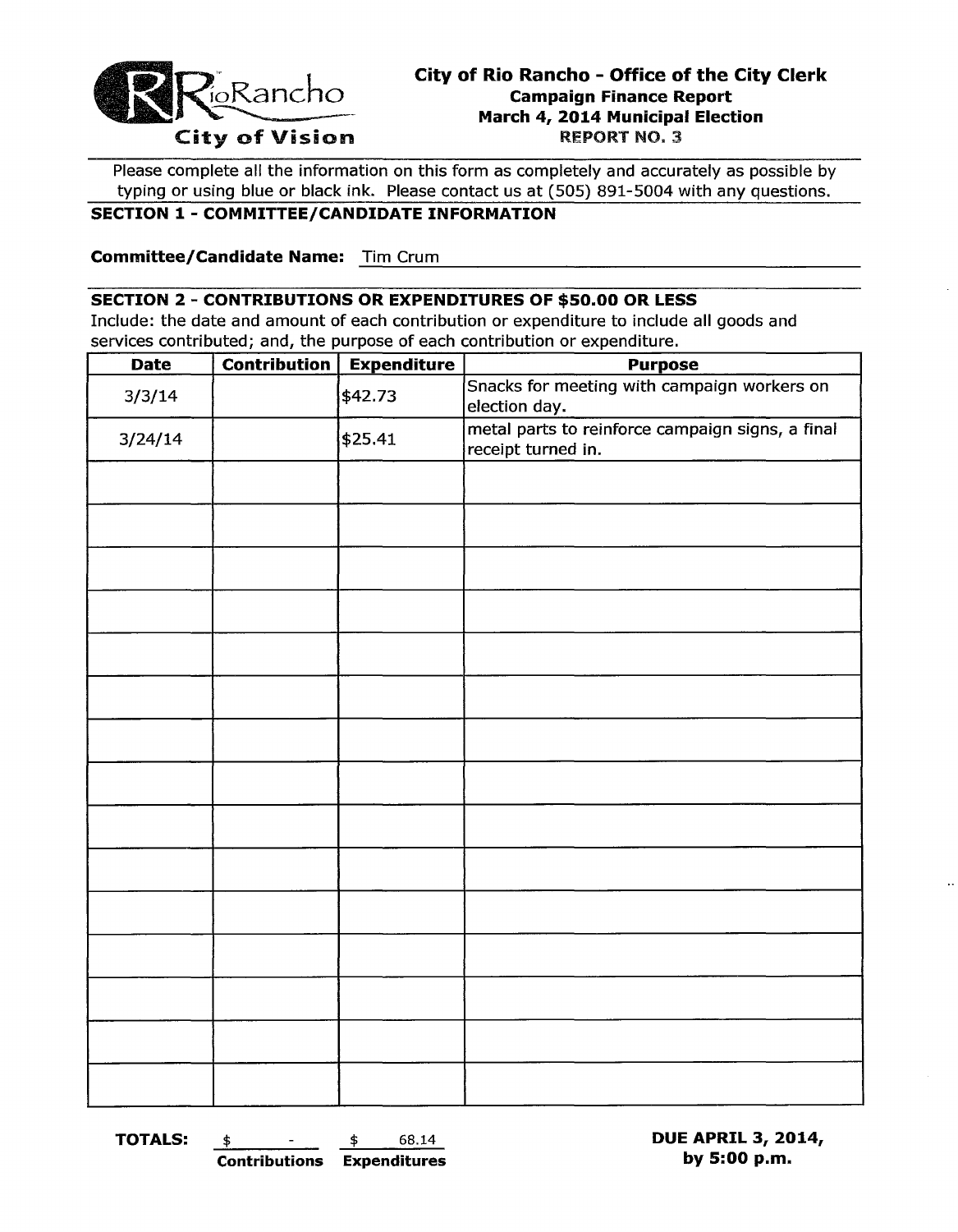# **CITY OF RIO RANCHO - CAMPAIGN FINANCE** REPORT NO.3

## **PAGE 2 - Committee Name:**

**SECTION 3 - CONTRIBUTIONS OR EXPENDITURES OF MORE THAN \$50.00 (Cumulative)**  Include: the name and address of the person or entity from whom any cumulative contribution or expenditure of more than \$50.00 was received or made; the date and amount of each contribution or expenditure to include all goods and services contributed; and, the purpose of each contribution or expenditure.

| <b>Date</b>    |                                       | <b>Contribution Expenditure</b> | Name/Address                                                                         | <b>Purpose</b>                                          |
|----------------|---------------------------------------|---------------------------------|--------------------------------------------------------------------------------------|---------------------------------------------------------|
| 3/2/14         | \$761.46                              |                                 | Farmer's Market<br>10110<br>Snowheights NE<br>Albuqueque,<br>NM 87112                | To publish a campaign ad in the Rio<br>Rancho Observer. |
| 3/2/14         |                                       | \$761.46                        | Rio Rancho Observer<br>1594<br>Sara Rd. SE Suite D<br>Río<br>Rancho, NM 87124        | Placed a campaign ad in the Rio Rancho<br>Observer.     |
| 3/28/14        |                                       | \$137.95                        | Birthright of Rio Rancho<br>2704<br>Southern Blvd. SE, No. 7 Rio<br>Rancho, NM 87124 | Donate remaining balance of campaign<br>account.        |
|                |                                       |                                 |                                                                                      |                                                         |
|                |                                       |                                 |                                                                                      |                                                         |
|                |                                       |                                 |                                                                                      |                                                         |
|                |                                       |                                 |                                                                                      |                                                         |
|                |                                       |                                 |                                                                                      |                                                         |
|                |                                       |                                 |                                                                                      |                                                         |
|                |                                       |                                 |                                                                                      |                                                         |
|                |                                       |                                 |                                                                                      |                                                         |
|                |                                       |                                 |                                                                                      |                                                         |
|                |                                       |                                 |                                                                                      |                                                         |
|                |                                       |                                 |                                                                                      |                                                         |
|                |                                       |                                 |                                                                                      |                                                         |
|                |                                       |                                 |                                                                                      |                                                         |
|                |                                       |                                 |                                                                                      |                                                         |
|                |                                       |                                 |                                                                                      |                                                         |
|                |                                       |                                 |                                                                                      |                                                         |
|                |                                       |                                 |                                                                                      |                                                         |
|                |                                       |                                 |                                                                                      |                                                         |
| <b>TOTALS:</b> | $\frac{1}{2}$<br><b>Contributions</b> | 761.46<br>$\frac{4}{3}$         | 899.41<br><b>Expenditures</b>                                                        | <b>DUE APRIL 3, 2014,</b><br>by 5:00 p.m.               |